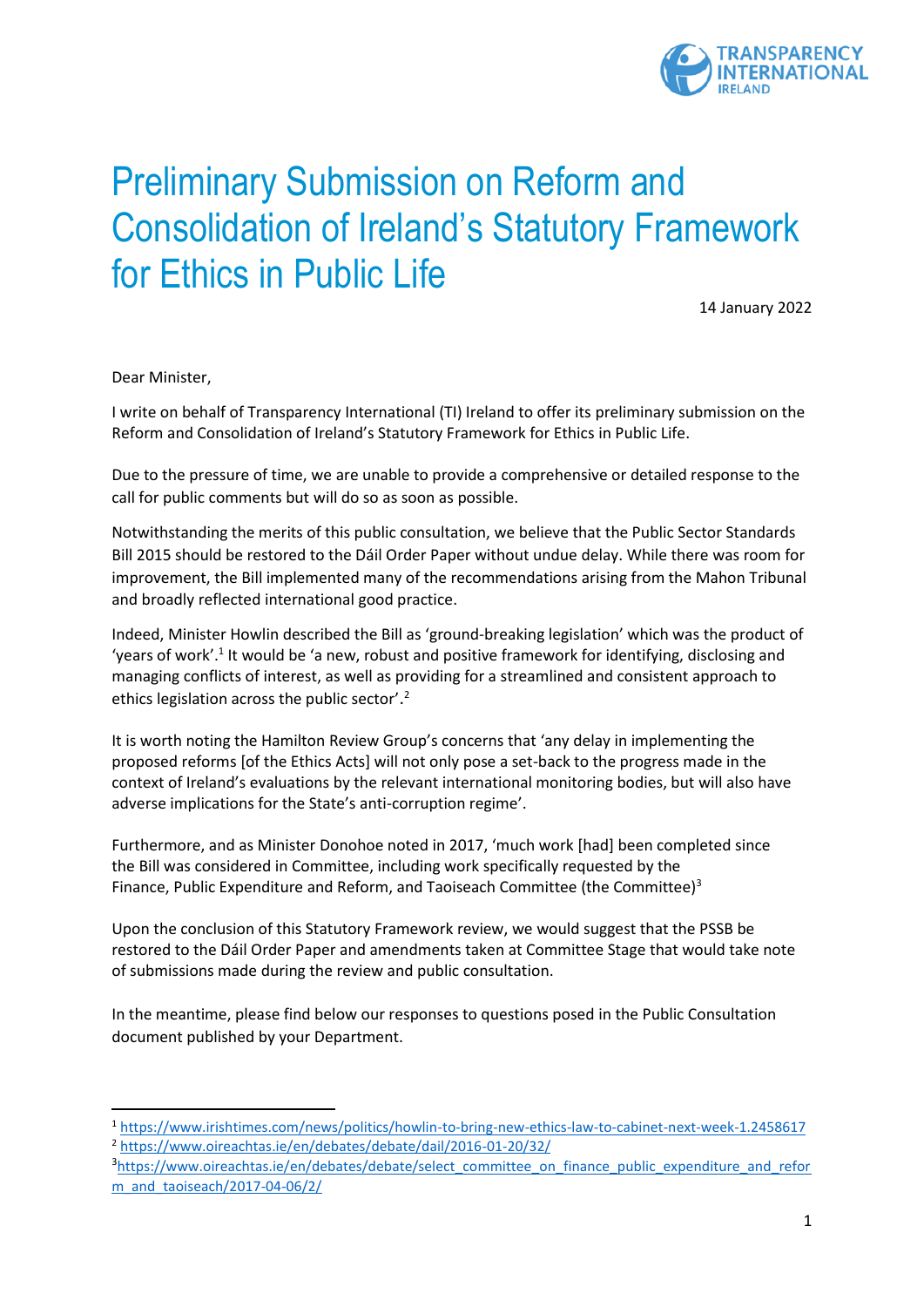Yours sincerely,<br>  $\widehat{\mathcal{M}}$ 

John Devitt Chief Executive Transparency International Ireland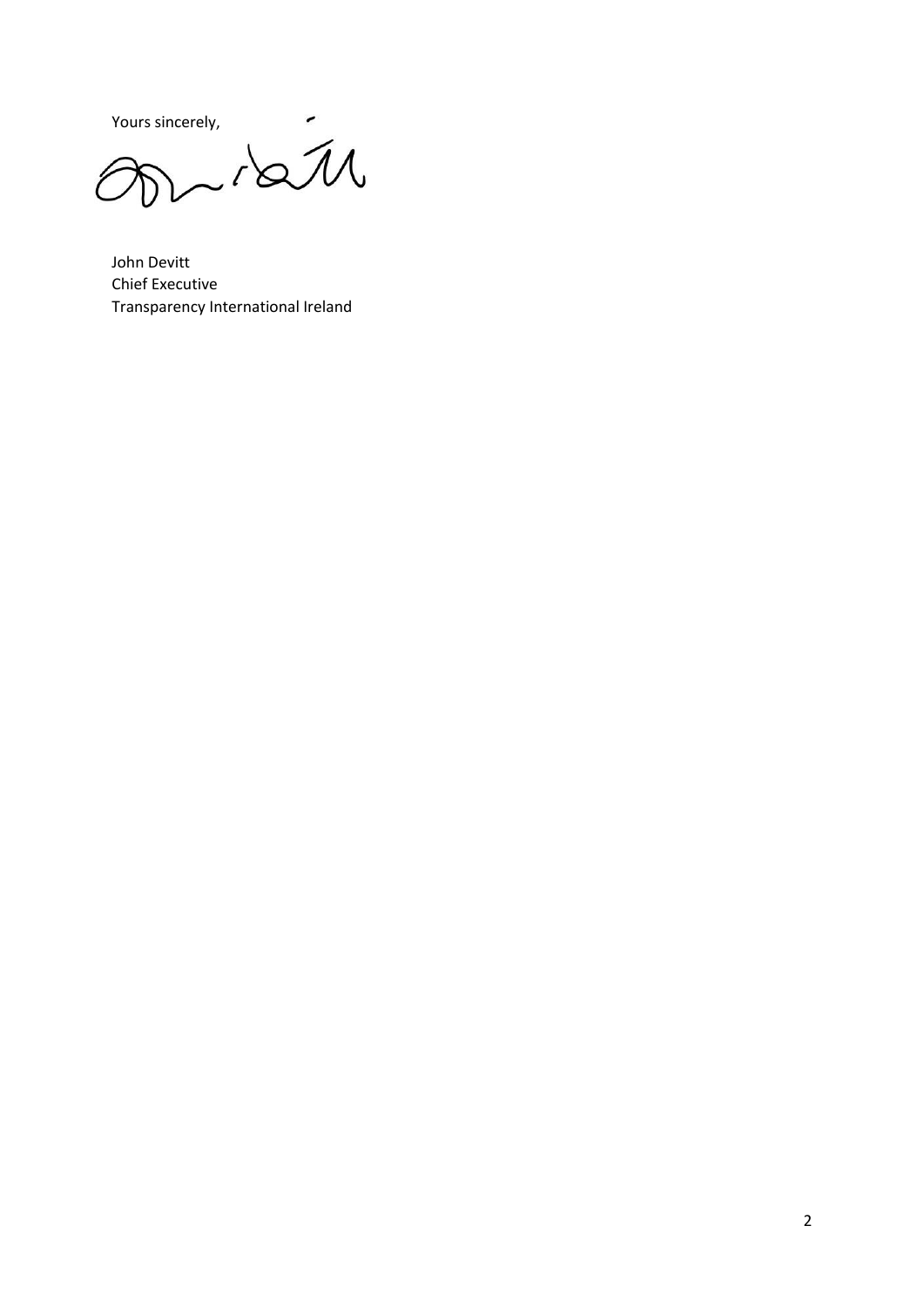### **Question 1: Do you agree with the broad policy approach as a viable basis to guide legislative reform for the statutory framework for ethics?**

We agree with the need for set of integrity principles for public officials at both national and local level as well as new statutory requirements & strengthening of existing obligations as provided for in the 2015 Bill. We would also recommend a significant extension of the current disclosure regime and consistency in applying standards, including loans, liabilities and guarantees thereof to the value of €30,000 or more. Likewise, we would also support the graduated approach for different categories of public official again as provided for under the 2015 Bill.

In addition, we support a more effective, streamlined and efficient process for the submission of periodic statements of interests. Provision should be made for the digitisation of returns and publication of declarations of registrable interests in a format similar to that published by the Companies Registration Office, the Register of Beneficial Ownership and the Register of Lobbying. The current practice which only requires officials and public representatives to fill in, post or scan paper documents poses an undue administrative burden on officials and the Standards in Public Office Commission. It also makes search and retrieval of such information difficult for the public.

#### **Question 2: What, if any, drawbacks can you see with this approach? – What unintended consequences might it have?**

We are not aware of any evidence to suggest that greater transparency and enhanced procedures for managing conflicts of interest would pose any risk to the public interest. We are aware of the concerns raised by the Finance Committee over the burden of reporting on local authority members, and the powers granted to a Public Sector Standards Commissioner to undertake preliminary inquiries and retrieve evidence, and the requirement, *inter alia* to provide additional financial information.

It should be clear however, that there is no justification for not applying the same if not higher standards of probity and transparency to office holders and public representatives than applies to other professions. Adequate safeguards for confidentiality, privacy and due process can be provided for in the same way as they are to members of An Garda Síochána, for example, who are and will be subject to enhanced disclosure requirements as part of efforts to address corruption-related risks and restore public confidence in the service.

#### **Question 3: Placing certain basic principles on a statutory basis (i.e., concern for the public interest) are likely to form part of proposals. Do you agree with this approach? What principles would you like to see in Ireland's statutory framework for ethics?**

Yes. The Seven Principles of Public Life (also known as the Nolan Principles)<sup>4</sup> offer an informative example of how a set of standards might look. However, whatever values are enshrined in any set of principles, they should be informed by a multi-stakeholder dialogue on ethics in public office which goes beyond the strict remit of this public consultation.

<sup>4</sup> <https://www.gov.uk/government/publications/the-7-principles-of-public-life/the-7-principles-of-public-life--2>